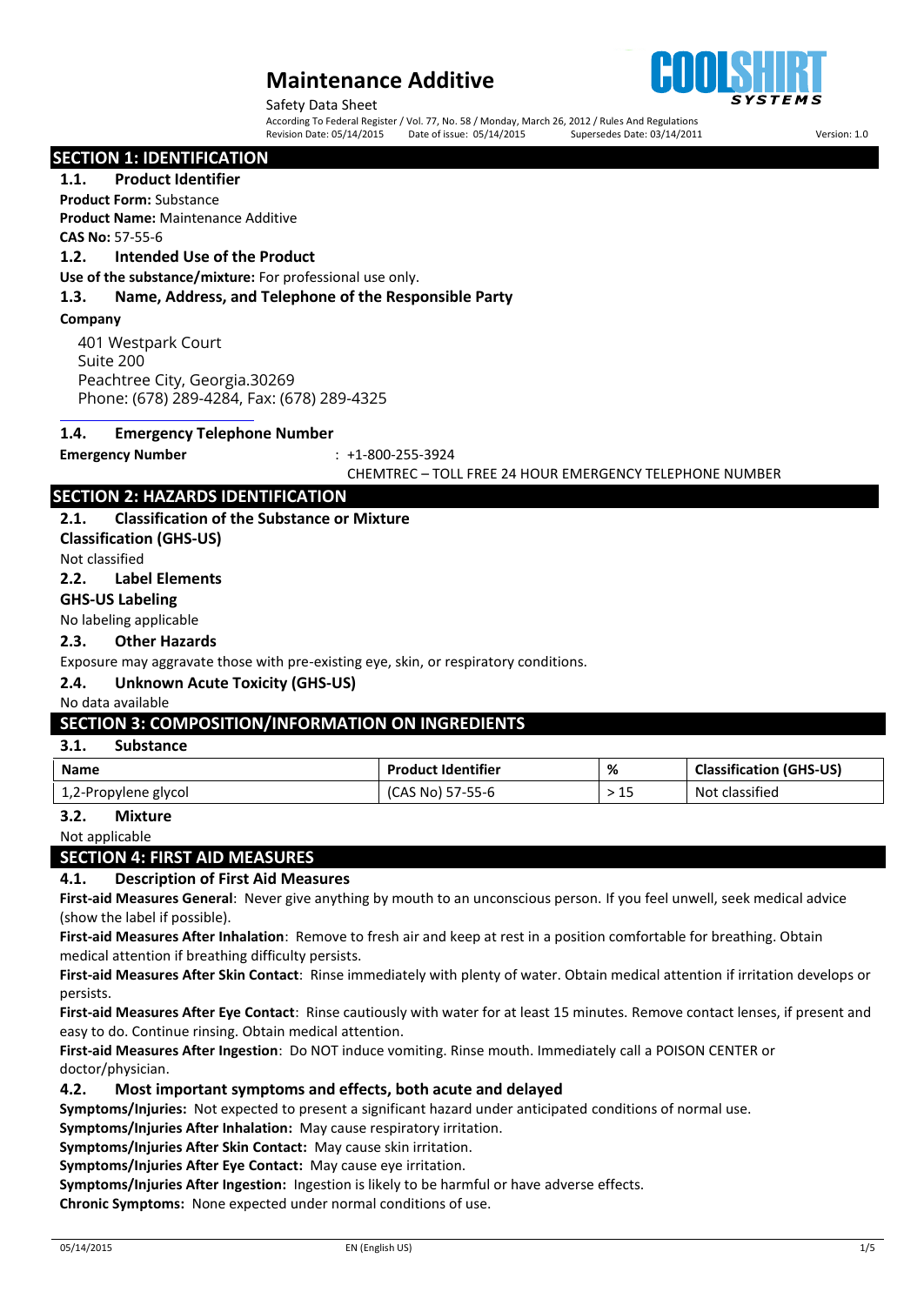Safety Data Sheet

According to Federal Register / Vol. 77, No. 58 / Monday, March 26, 2012 / Rules and Regulations

**4.3. Indication of Any Immediate Medical Attention and Special Treatment Needed**

If you feel unwell, seek medical advice (show the label where possible).

# **SECTION 5: FIRE-FIGHTING MEASURES**

# **5.1. Extinguishing Media**

**Suitable Extinguishing Media:** Water spray, fog, carbon dioxide (CO<sub>2</sub>), alcohol-resistant foam, or dry chemical.

**Unsuitable Extinguishing Media:** Do not use a heavy water stream. Use of heavy stream of water may spread fire.

#### **5.2. Special Hazards Arising From the Substance or Mixture**

**Fire Hazard:** Not considered flammable but may burn at high temperatures.

**Explosion Hazard:** Product is not explosive.

**Reactivity:** Hazardous reactions will not occur under normal conditions.

#### **5.3. Advice for Firefighters**

**Precautionary Measures Fire:** Exercise caution when fighting any chemical fire.

**Firefighting Instructions:** Use water spray or fog for cooling exposed containers.

**Protection During Firefighting:** Do not enter fire area without proper protective equipment, including respiratory protection.

**Other Information:** Refer to Section 9 for flammability properties.

# **SECTION 6: ACCIDENTAL RELEASE MEASURES**

### **6.1. Personal Precautions, Protective Equipment and Emergency Procedures**

**General Measures**: Avoid all contact with skin, eyes, or clothing. Avoid breathing (vapor, mist, spray).

#### **6.1.1. For Non-emergency Personnel**

**Protective Equipment:** Use appropriate personal protection equipment (PPE).

**Emergency Procedures:** Evacuate unnecessary personnel.

#### **6.1.2. For Emergency Responders**

**Protective Equipment:** Equip cleanup crew with proper protection.

**Emergency Procedures:** Upon arrival at the scene, a first responder is expected to recognize the presence of dangerous goods, protect oneself and the public, secure the area, and call for the assistance of trained personnel as soon as conditions permit.

# **6.2. Environmental Precautions**

Prevent entry to sewers and public waters. Notify authorities if liquid enters sewers or public waters.

#### **6.3. Methods and Material for Containment and Cleaning Up**

**For Containment:** Contain any spills with dikes or absorbents to prevent migration and entry into sewers or streams. **Methods for Cleaning Up:** Clear up spills immediately and dispose of waste safely. Spills should be contained with mechanical barriers. Transfer spilled material to a suitable container for disposal. Contact competent authorities after a spill.

#### **6.4. Reference to Other Sections**

See Heading 8. Exposure controls and personal protection. Concerning disposal elimination after cleaning, see item 13.

#### **SECTION 7: HANDLING AND STORAGE**

#### **7.1. Precautions for Safe Handling**

**Hygiene Measures:** Handle in accordance with good industrial hygiene and safety procedures. Wash hands and other exposed areas with mild soap and water before eating, drinking or smoking and when leaving work.

#### **7.2. Conditions for Safe Storage, Including Any Incompatibilities**

**Technical Measures:** Comply with applicable regulations.

**Storage Conditions:** Store in a dry, cool and well-ventilated place. Keep container closed when not in use. Keep/Store away from direct sunlight, extremely high or low temperatures and incompatible materials.

**Incompatible Products:** Strong acids. Strong bases. Strong oxidizers.

#### **7.3. Specific End Use(s)**

For professional use only.

# **SECTION 8: EXPOSURE CONTROLS/PERSONAL PROTECTION**

#### **8.1. Control Parameters**

For substances listed in section 3 that are not listed here, there are no established exposure limits from the manufacturer, supplier, importer, or the appropriate advisory agency including: ACGIH (TLV), NIOSH (REL), or OSHA (PEL).

#### **8.2. Exposure Controls**

**Appropriate Engineering Controls** : Ensure adequate ventilation, especially in confined areas. Emergency eye wash fountains and safety showers should be available in the immediate vicinity of any potential exposure. Ensure all national/local regulations are observed.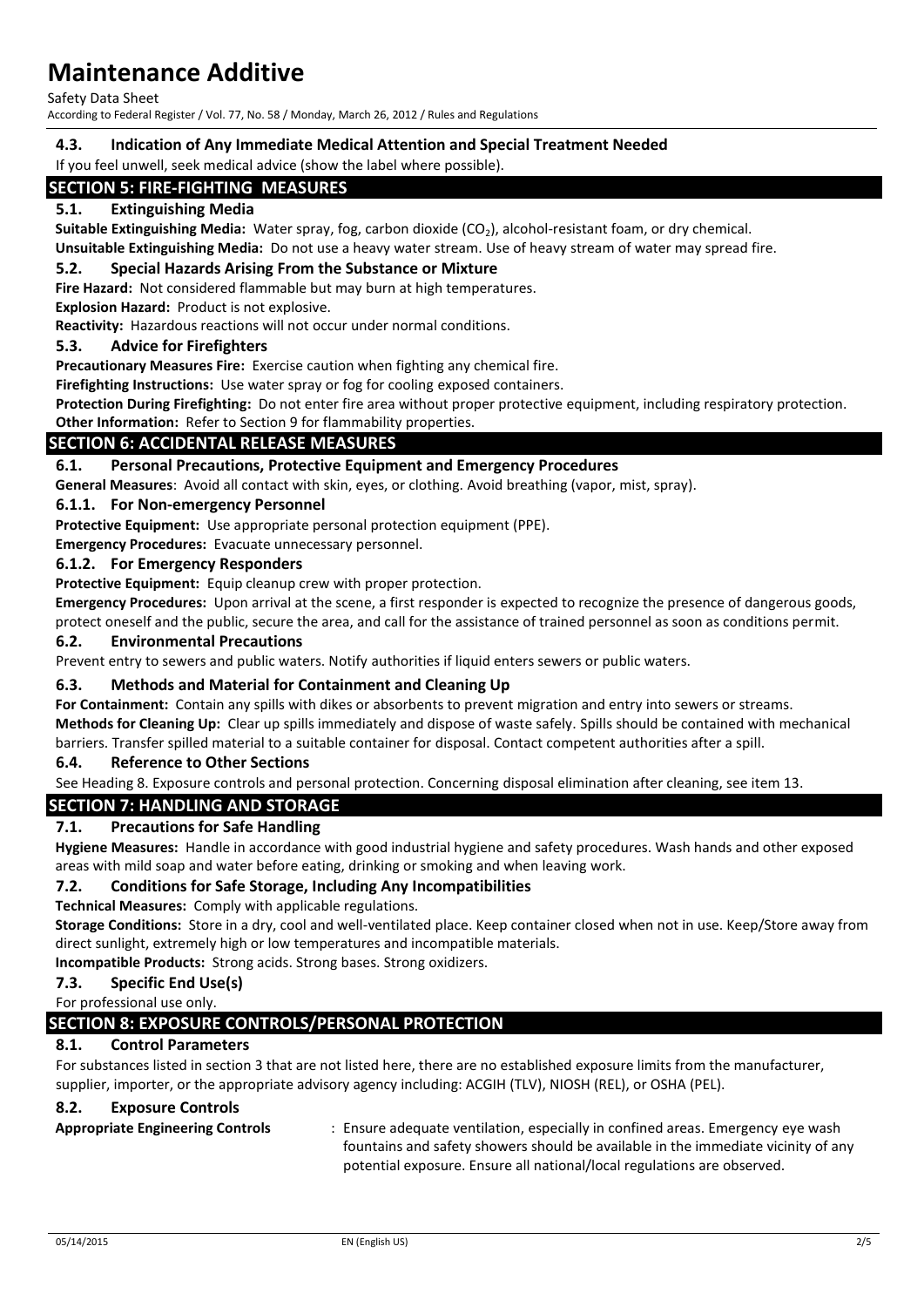Safety Data Sheet

According to Federal Register / Vol. 77, No. 58 / Monday, March 26, 2012 / Rules and Regulations

| <b>Personal Protective Equipment</b>                                 | : Protective goggles. Gloves. Protective clothing.                                            |
|----------------------------------------------------------------------|-----------------------------------------------------------------------------------------------|
|                                                                      |                                                                                               |
|                                                                      |                                                                                               |
|                                                                      |                                                                                               |
| <b>Materials for Protective Clothing</b>                             | : Chemically resistant materials and fabrics.                                                 |
| <b>Hand Protection</b>                                               | : Wear chemically resistant protective gloves.                                                |
| <b>Eye Protection</b>                                                | : Chemical goggles or safety glasses.                                                         |
| <b>Skin and Body Protection</b>                                      | : Wear suitable protective clothing.                                                          |
| <b>Respiratory Protection</b>                                        | : If exposure limits are exceeded or irritation is experienced, approved respiratory          |
| <b>Environmental Exposure Controls</b>                               | protection should be worn.<br>: Do not allow the product to be released into the environment. |
| <b>Consumer Exposure Controls</b>                                    | : Do not eat, drink or smoke during use.                                                      |
| <b>SECTION 9: PHYSICAL AND CHEMICAL PROPERTIES</b>                   |                                                                                               |
| <b>Information on Basic Physical and Chemical Properties</b><br>9.1. |                                                                                               |
| <b>Physical State</b>                                                | : Liquid                                                                                      |
| Appearance                                                           | : .Blue                                                                                       |
| Odor                                                                 | $:$ Mild                                                                                      |
| <b>Odor Threshold</b>                                                | : No data available                                                                           |
| рH                                                                   | : No data available                                                                           |
| <b>Evaporation Rate</b>                                              | : No data available                                                                           |
| <b>Melting Point</b>                                                 | : No data available                                                                           |
| <b>Freezing Point</b>                                                | : No data available                                                                           |
| <b>Boiling Point</b>                                                 | : $188 °C (370 °F)$                                                                           |
| <b>Flash Point</b>                                                   | : $100 °C (212 °F)$                                                                           |
| <b>Auto-ignition Temperature</b>                                     | : $371.1 °C (700 °F)$                                                                         |
| <b>Decomposition Temperature</b>                                     | : No data available                                                                           |
| Flammability (solid, gas)                                            | : No data available                                                                           |
| <b>Vapor Pressure</b>                                                | : < 1 mm Hg @ 25 °C (77 °F)                                                                   |
| Relative Vapor Density at 20 °C                                      | : 2.6 (air = 1)                                                                               |
| <b>Specific Gravity</b>                                              | : 1.0381                                                                                      |
| Solubility                                                           | : In water: Completely miscible                                                               |
| <b>Partition Coefficient: N-Octanol/Water</b>                        | : No data available                                                                           |
| <b>Viscosity</b>                                                     | : No data available                                                                           |
| <b>Lower Flammable Limit</b>                                         | : 2.6%                                                                                        |
| <b>Upper Flammable Limit</b>                                         | : 12.5%                                                                                       |
|                                                                      |                                                                                               |

**9.2. Other Information** No additional information available

# **SECTION 10: STABILITY AND REACTIVITY**

**10.1. Reactivity:** Hazardous reactions will not occur under normal conditions.

**10.2. Chemical Stability:** Stable under recommended handling and storage conditions (see section 7).

**10.3. Possibility of Hazardous Reactions:** Hazardous polymerization will not occur.

**10.4. Conditions to Avoid:** Direct sunlight. Extremely high or low temperatures. Ignition sources. Incompatible materials.

**10.5. Incompatible Materials:** Strong acids, strong bases, strong oxidizers.

**10.6. Hazardous Decomposition Products:** Thermal decomposition generates carbon oxides (CO, CO2).

# **SECTION 11: TOXICOLOGICAL INFORMATION**

# **11.1. Information On Toxicological Effects**

**Acute Toxicity:** Not classified

| 1,2-Propylene glycol (57-55-6)                        |             |
|-------------------------------------------------------|-------------|
| <b>LD50 Oral Rat</b>                                  | 20000 mg/kg |
| <b>LD50 Dermal Rabbit</b>                             | 20800 mg/kg |
| المتعادل المتحدث والمتحدث والمتحدث والمستحدث والمتحدث |             |

**Skin Corrosion/Irritation:** Not classified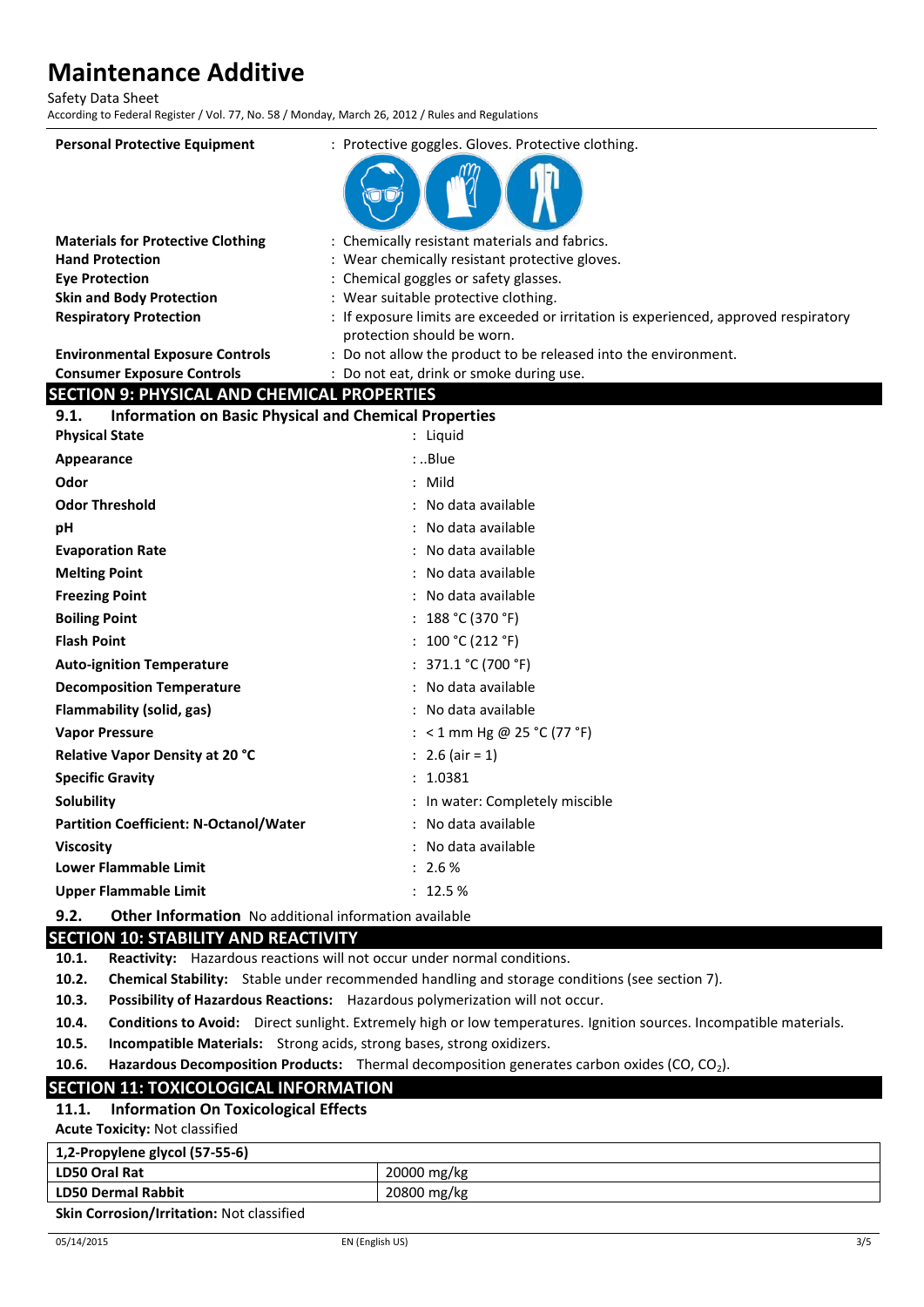Safety Data Sheet According to Federal Register / Vol. 77, No. 58 / Monday, March 26, 2012 / Rules and Regulations

#### **Serious Eye Damage/Irritation:** Not classified

**Respiratory or Skin Sensitization:** Not classified

**Germ Cell Mutagenicity:** Not classified

**Carcinogenicity:** Not classified

**Reproductive Toxicity:** Not classified

**Specific Target Organ Toxicity (Single Exposure):** Not classified

#### **Specific Target Organ Toxicity (Repeated Exposure):** Not classified

**Aspiration Hazard:** Not classified

**Symptoms/Injuries After Inhalation:** May cause respiratory irritation.

**Symptoms/Injuries After Skin Contact:** May cause skin irritation.

**Symptoms/Injuries After Eye Contact:** May cause eye irritation.

**Symptoms/Injuries After Ingestion:** Ingestion is likely to be harmful or have adverse effects.

**Chronic Symptoms:** None expected under normal conditions of use.

# **SECTION 12: ECOLOGICAL INFORMATION**

#### **12.1. Toxicity**

| 1,2-Propylene glycol (57-55-6) |                                                                          |
|--------------------------------|--------------------------------------------------------------------------|
| LC50 Fish 1                    | 51600 mg/l (Exposure time: 96 h - Species: Oncorhynchus mykiss [static]) |
| EC50 Daphnia 1                 | 10000 mg/l (Exposure time: 24 h - Species: Daphnia magna)                |
| EC50 Daphnia 2                 | 1000 mg/l (Exposure time: 48 h - Species: Daphnia magna [Static])        |

#### **12.2. Persistence and Degradability** No additional information available.

#### **12.3. Bioaccumulative Potential**

| 1,2-Propylene glycol (57-55-6) |      |
|--------------------------------|------|
| <b>BCF fish 1</b>              |      |
| Log Pow                        | 0.92 |

### **12.4. Mobility in Soil** No additional information available.

#### **12.5. Other Adverse Effects**

**Other Information** : Avoid release to the environment.

### **SECTION 13: DISPOSAL CONSIDERATIONS**

#### **13.1. Waste treatment methods**

**Waste Disposal Recommendations:** Dispose of waste material in accordance with all local, regional, national, and international regulations.

**Ecology – Waste Materials:** Avoid release to the environment.

#### **SECTION 14: TRANSPORT INFORMATION**

14.1. In Accordance with DOT Not regulated for transport.

**14.2. In Accordance with IMDG** Not regulated for transport.

14.3. In Accordance with IATA Not regulated for transport.

# **SECTION 15: REGULATORY INFORMATION**

# **15.1 US Federal Regulations**

| 1,2-Propylene glycol (57-55-6)                                            |                                                                                                                                                                                                                                 |
|---------------------------------------------------------------------------|---------------------------------------------------------------------------------------------------------------------------------------------------------------------------------------------------------------------------------|
| Listed on the United States TSCA (Toxic Substances Control Act) inventory |                                                                                                                                                                                                                                 |
| <b>EPA TSCA Regulatory Flag</b>                                           | Y2 - Y2 - indicates an exempt polymer that is a polyester and is made<br>only from reactants included in a specified list of low concern<br>reactants that comprises one of the eligibility criteria for the<br>exemption rule. |

# **15.2 US State Regulations**

#### **1,2-Propylene glycol (57-55-6)**

U.S. - New Jersey - Right to Know Hazardous Substance List

U.S. - Pennsylvania - RTK (Right to Know) List

# **SECTION 16: OTHER INFORMATION, INCLUDING DATE OF PREPARATION OR LAST REVISION**

#### **Revision Date** : 05/14/2015